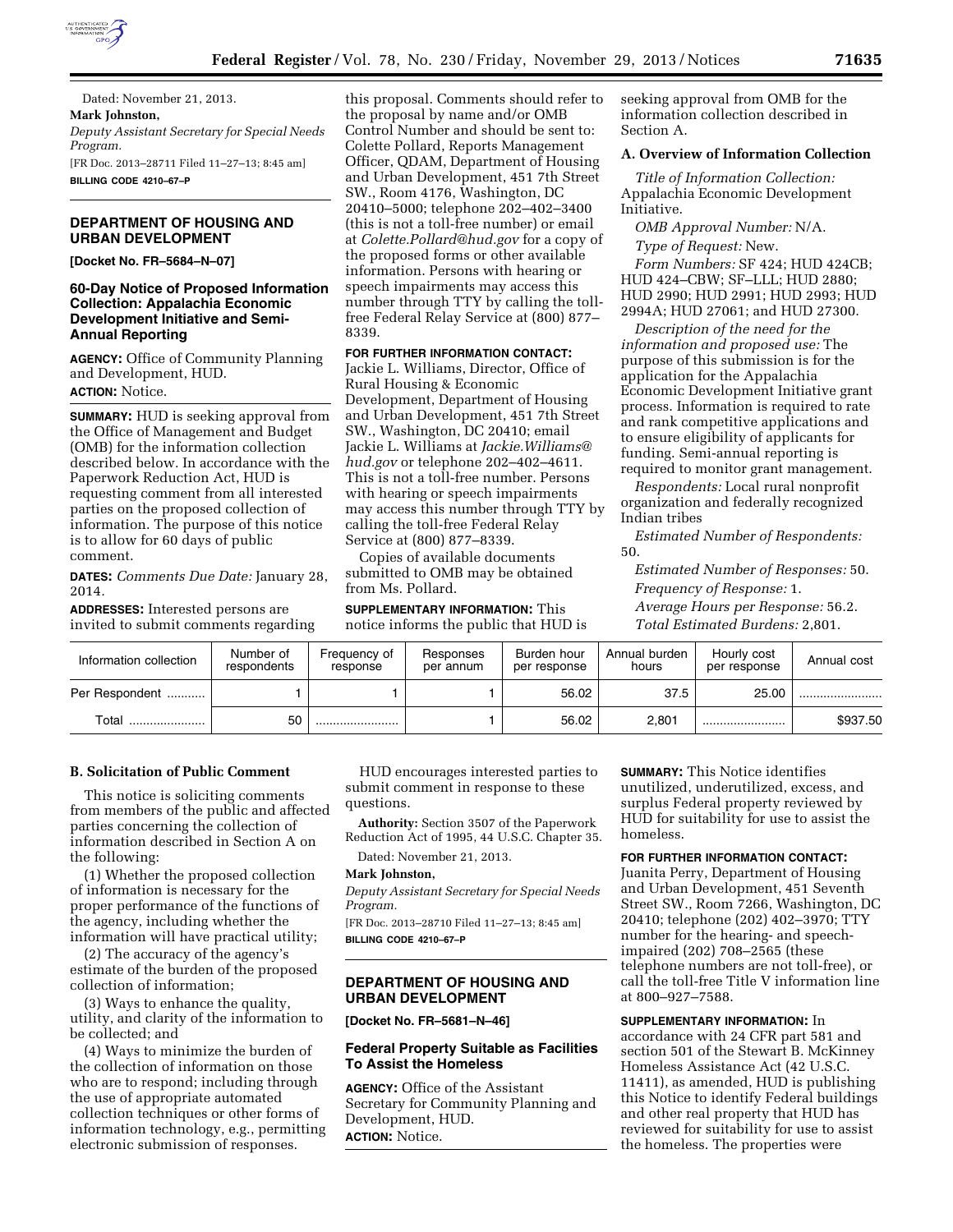reviewed using information provided to HUD by Federal landholding agencies regarding unutilized and underutilized buildings and real property controlled by such agencies or by GSA regarding its inventory of excess or surplus Federal property. This Notice is also published in order to comply with the December 12, 1988 Court Order in *National Coalition for the Homeless* v. *Veterans Administration,* No. 88–2503– OG (D.D.C.).

Properties reviewed are listed in this Notice according to the following categories: Suitable/available, suitable/ unavailable, and suitable/to be excess, and unsuitable. The properties listed in the three suitable categories have been reviewed by the landholding agencies, and each agency has transmitted to HUD: (1) Its intention to make the property available for use to assist the homeless, (2) its intention to declare the property excess to the agency's needs, or (3) a statement of the reasons that the property cannot be declared excess or made available for use as facilities to assist the homeless.

Properties listed as suitable/available will be available exclusively for homeless use for a period of 60 days from the date of this Notice. Where property is described as for ''off-site use only'' recipients of the property will be required to relocate the building to their own site at their own expense. Homeless assistance providers interested in any such property should send a written expression of interest to HHS, addressed to Theresa Ritta, Office of Enterprise Support Programs, Program Support Center, HHS, room 12–07, 5600 Fishers Lane, Rockville, MD 20857; (301) 443–2265. (This is not a toll-free number.) HHS will mail to the interested provider an application packet, which will include instructions for completing the application. In order to maximize the opportunity to utilize a suitable property, providers should submit their written expressions of interest as soon as possible. For complete details concerning the processing of applications, the reader is encouraged to refer to the interim rule governing this program, 24 CFR part 581.

For properties listed as suitable/to be excess, that property may, if subsequently accepted as excess by GSA, be made available for use by the homeless in accordance with applicable law, subject to screening for other Federal use. At the appropriate time, HUD will publish the property in a Notice showing it as either suitable/ available or suitable/unavailable.

For properties listed as suitable/ unavailable, the landholding agency has decided that the property cannot be declared excess or made available for use to assist the homeless, and the property will not be available.

Properties listed as unsuitable will not be made available for any other purpose for 20 days from the date of this Notice. Homeless assistance providers interested in a review by HUD of the determination of unsuitability should call the toll free information line at 1– 800–927–7588 for detailed instructions or write a letter to Ann Marie Oliva at the address listed at the beginning of this Notice. Included in the request for review should be the property address (including zip code), the date of publication in the **Federal Register**, the landholding agency, and the property number.

For more information regarding particular properties identified in this Notice (i.e., acreage, floor plan, existing sanitary facilities, exact street address), providers should contact the appropriate landholding agencies at the following addresses: *Agriculture:* Ms. Debra Kerr, Department of Agriculture, Reporters Building, 300 7th Street SW., Room 300, Washington, DC 20024, (202) 720–8873; *Army:* Ms. Veronica Rines, Office of the Assistant Chief of Staff for Installation Management, Department of Army, Room 5A128, 600 Army Pentagon, Washington, DC 20310, (571) 256–8145; *Coast Guard:* Commandant, United States Coast Guard, Attn: Jennifer Stomber, 2100 Second St. SW., Stop 7901, Washington, DC 20593– 0001; (202) 475–5609; *Interior:* Mr. Michael Wright, Acquisition & Property Management, Department of the Interior, MS–4262, 1849 C Street, Washington, DC, 20240, (202) 513–0795; *Navy:* Mr. Steve Matteo, Department of the Navy, Asset Management Division, Naval Facilities Engineering Command, Washington Navy Yard, 1330 Patterson Ave. SW., Suite 1000, Washington, DC 20374; (202) 685–9426; (These are not toll-free numbers).

Dated: November 21, 2013.

## **Mark Johnston,**

*Deputy Assistant Secretary for Special Needs.* 

### **TITLE V, FEDERAL SURPLUS PROPERTY PROGRAM**

### **FEDERAL REGISTER REPORT FOR 11/29/ 2013**

#### **Suitable/Available Properties**

*Building* 

#### California

Klamath National Forest Equipment Warehouse; 4910006 538 Oak Knoll Rd. Klamath CA 96050 Landholding Agency: Agriculture Property Number: 15201340002

Status: Excess Comments: off-site removal only; will need to dissemble to relate; 84+ yrs.-old; 2,273 sq. ft.; storage; lead paint; dropping; secured area; contact Agriculture for more info.

- Imperial Dam Camp House #9
- 2400 Imperial Rd.
- Bard CA 92222
- Landholding Agency: Interior
- Property Number: 61201340004
- Status: Unutilized
- Comments: off-site removal only; no future agency need; relocation may be difficult;  $1,035$  sq. ft.; residential;  $32 +$  months vacant; poor conditions; asbestos/lead; contact Interior for more info.
- Imperial Dam Camp House #1
- 2400 Imperial Rd.
- Bard CA 92222
- Landholding Agency: Interior
- Property Number: 61201340005
- Status: Unutilized
- Comments: off-site removal; no future agency need; 792 sq. ft.; residential; poor conditions; major repairs/upgrades needed; asbestos/lead; contact Interior for more info.

Bldg. 2172

- Marine Corps Air Ground Task
- Force Training Command
- Twentynine Palms CA 92278
- Landholding Agency: Navy
- Property Number: 77201340006
- Status: Excess
- Comments: off-site removal only; 756 sq. ft.; stored targets; 66+ yrs.-old; extensive exterior/interior wood damage; asbestos/ lead; secured area; contact Navy for more info.

Bldg. 2175

- Marine Corps Air Ground Task
- Force Training Command
- Twentynine Palms CA 92278
- Landholding Agency: Navy
- Property Number: 77201340007
- Status: Excess
- Comments: off-site removal only; 756 sq. ft.; stored targets; 66+ yrs.-old; extensive exterior/interior wood damage; asbestos/ lead; secured area; contact Navy for more info.

Bldg. 5174

- Marine Corps Air Ground Task
- Force Training Command
- Twentynine Palms CA 92278
- Landholding Agency: Navy
- Property Number: 77201340008

- Status: Excess
- Comments: off-site removal; 1,200 sq. ft.; 14+ yrs.-old; poor conditions; renovations needed; may contain asbestos; secured
- area; contact Navy for more info.
- Bldg. 5771
- Marine Corps Air Ground Task
- Force Training Command
- Twentynine Palms CA 92278
- Landholding Agency: Navy
- Property Number: 77201340009

Status: Excess

- Comments: off-site removal only; 2,046 sq. ft.; 7+ yrs.-old; good conditions; located w/ in airport runway clear zone; secured area; contact Navy for more info.
- Massachusetts
- 12 Buildings